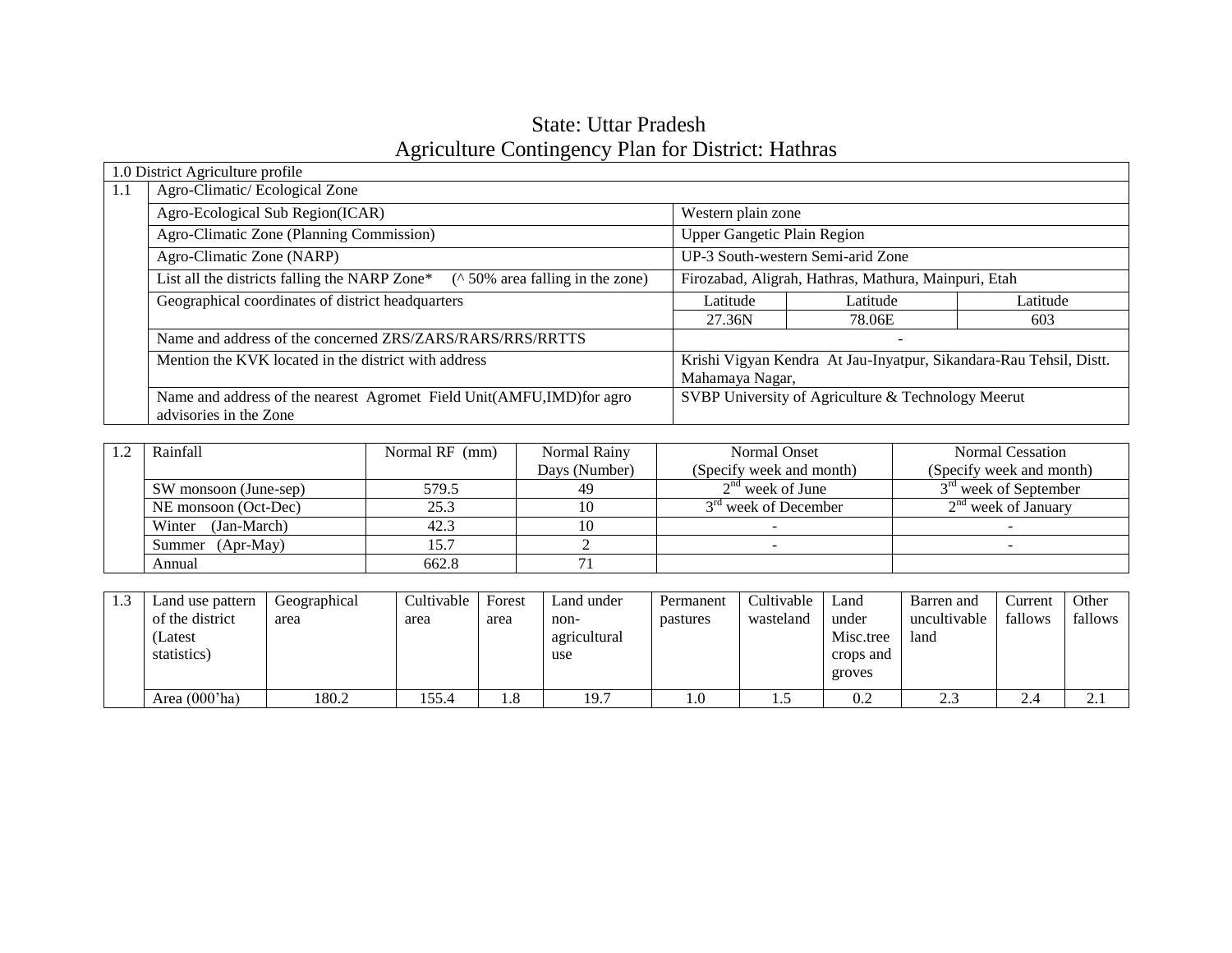| 1.5 | Agricultural land use               | Area('000 ha)  | Cropping intensity (%)                                                                           |                                    |
|-----|-------------------------------------|----------------|--------------------------------------------------------------------------------------------------|------------------------------------|
|     | Net sown area                       | 149.1          | 158.2                                                                                            |                                    |
|     | Area sown more than once            | 86.7           |                                                                                                  |                                    |
|     | Gross cropped area                  | 235.8          |                                                                                                  |                                    |
|     |                                     |                |                                                                                                  |                                    |
| 1.6 | Irrigation                          | Area('000 ha)  |                                                                                                  |                                    |
|     | Net irrigation area                 | 149.0          |                                                                                                  |                                    |
|     | Gross irrigated area                | 197.8          |                                                                                                  |                                    |
|     | Rain fed area                       | 0.1            |                                                                                                  |                                    |
|     | Sources of irrigation               | Number         | Area('000 ha)                                                                                    | Percentage of total irrigated area |
|     | Canals                              |                | 18.1                                                                                             | 9.1                                |
|     | Tanks                               |                | $\Omega$                                                                                         |                                    |
|     | Open wells                          |                | $\Omega$                                                                                         |                                    |
|     | Bore wells                          |                | 179.7                                                                                            | 90.9                               |
|     | Lift irrigation schemes             |                |                                                                                                  |                                    |
|     | Micro-irrigation                    |                |                                                                                                  |                                    |
|     | Other sources                       |                | $\Omega$                                                                                         |                                    |
|     | <b>Total Irrigated Area</b>         |                | 197.8                                                                                            |                                    |
|     | Pump sets                           |                |                                                                                                  |                                    |
|     | No. of Tractors                     |                |                                                                                                  |                                    |
|     | Groundwater availability and use*   | No of blocks-  | $(\% )$ area                                                                                     | Quality of water                   |
|     | (Data source: State/ Central Ground | Tehsils-       |                                                                                                  |                                    |
|     | water Department/Board)             |                |                                                                                                  |                                    |
|     | Over exploited                      | 3              |                                                                                                  |                                    |
|     | Critical                            |                |                                                                                                  |                                    |
|     | Semi-critical                       | 3              |                                                                                                  |                                    |
|     | Safe                                | $\overline{0}$ |                                                                                                  |                                    |
|     | Waste water availability and use    |                |                                                                                                  |                                    |
|     | Ground water quality                |                |                                                                                                  |                                    |
|     |                                     |                | *over-exploited groundwater utilization> 100%; critical: 90-100%; semicritical:70-90%; safe:<70% |                                    |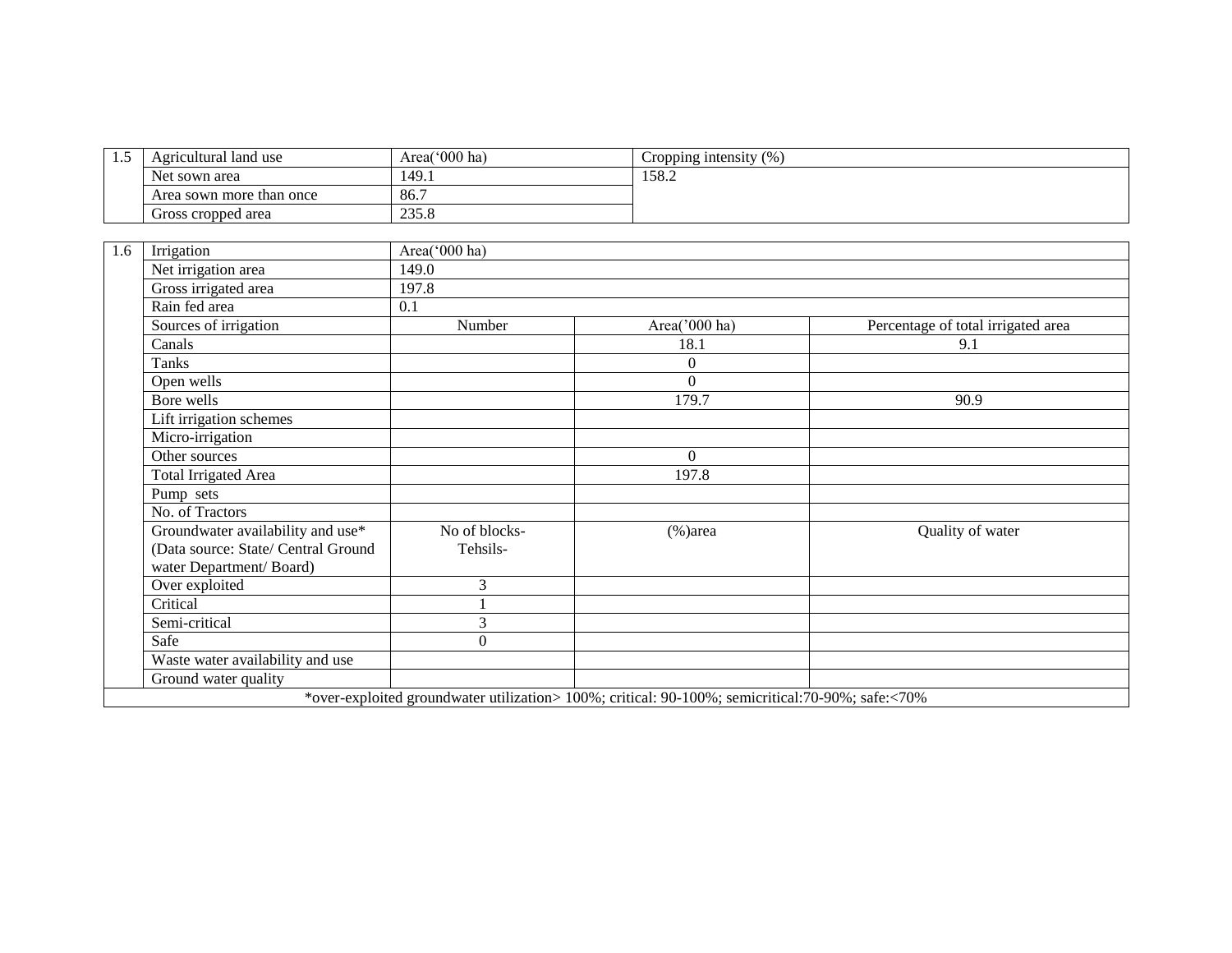### **1.7 Area under major field crops & (As per latest figures 2011-12)**

| 1.7 | Major field crops cultivated |           |          |       |           | Area(' $000$ ha) |        |       |       |
|-----|------------------------------|-----------|----------|-------|-----------|------------------|--------|-------|-------|
|     |                              | Kharif    |          |       | Rabi      |                  | Summer | Total |       |
|     |                              | Irrigated | Rain fed | Total | Irrigated | Rain fed         | Total  |       |       |
|     | Rice                         | 20.0      |          | 20.0  | O         | $\theta$         |        | 0.002 | 20.0  |
|     | Wheat                        | $\Omega$  | 0        |       | 81.6      | $\Omega$         | 81.6   |       | 81.6  |
|     | Pulses                       | 0.1       | 0.01     | 0.1   | 4.9       | 0.02             | 5.0    | 1.7   | 6.8   |
|     | Oilseeds                     | 0.1       | 0.02     | 0.1   | 7.7       | $\Omega$         | 7.7    | 0.01  | 7.8   |
|     | Millets                      | 6.7       | 36.7     | 43.4  |           | $\theta$         |        |       | 43.4  |
|     | Total                        | 26.9      | 36.7     | 63.6  | 94.1      | 0.02             | 94.3   | 1.7   | 159.6 |

#### **1.8 Production and productivity of major crops (Average of last 5 years)**

| 1.8 | Major field crops |            |              |              |              | Area( $000$ ha) |              |            |              |           |
|-----|-------------------|------------|--------------|--------------|--------------|-----------------|--------------|------------|--------------|-----------|
|     | cultivated        |            | Kharif       |              | Rabi         | Summer          |              |            | Total        | Crop      |
|     |                   | Production | Productivity | Production   | Productivity | Production      | Productivity | Production | Productivity | residue   |
|     |                   | (000T)     | (KG/HA)      | (000T)       | (KG/HA)      | (000T)          | (KG/HA)      | (000T)     | (KG/HA)      | as fodder |
|     |                   |            |              |              |              |                 |              |            |              | (000)     |
|     |                   |            |              |              |              |                 |              |            |              | tons)     |
|     | Rice              | 40.3       | 2067         | $\theta$     | $\Omega$     | 0.001           | 1750         | 40.258     | 2067         |           |
|     | Wheat             | $\Omega$   | $\Omega$     | 264.5        | 3121         | $\Omega$        | $\Omega$     | 264.538    | 3121         |           |
|     | Pulses            | 0.1        | 613          | 3.9          | 816          | 1.012           | 738          | 5.088      | 794          |           |
|     | <b>Oilseeds</b>   | 0.02       | 201          | 10.3         | 1244         | 0.045           | 1401         | 10.393     | 1232         |           |
|     | Millets           | 76.3       | 18.68        | $\mathbf{0}$ | $\Omega$     | $\theta$        | $\Omega$     | 76.262     | 1868         |           |
|     | Foodgrains        | 127.6      | 1903         | 297534       | 2832         | 1.321           | 845          | 394.436    | 2488         |           |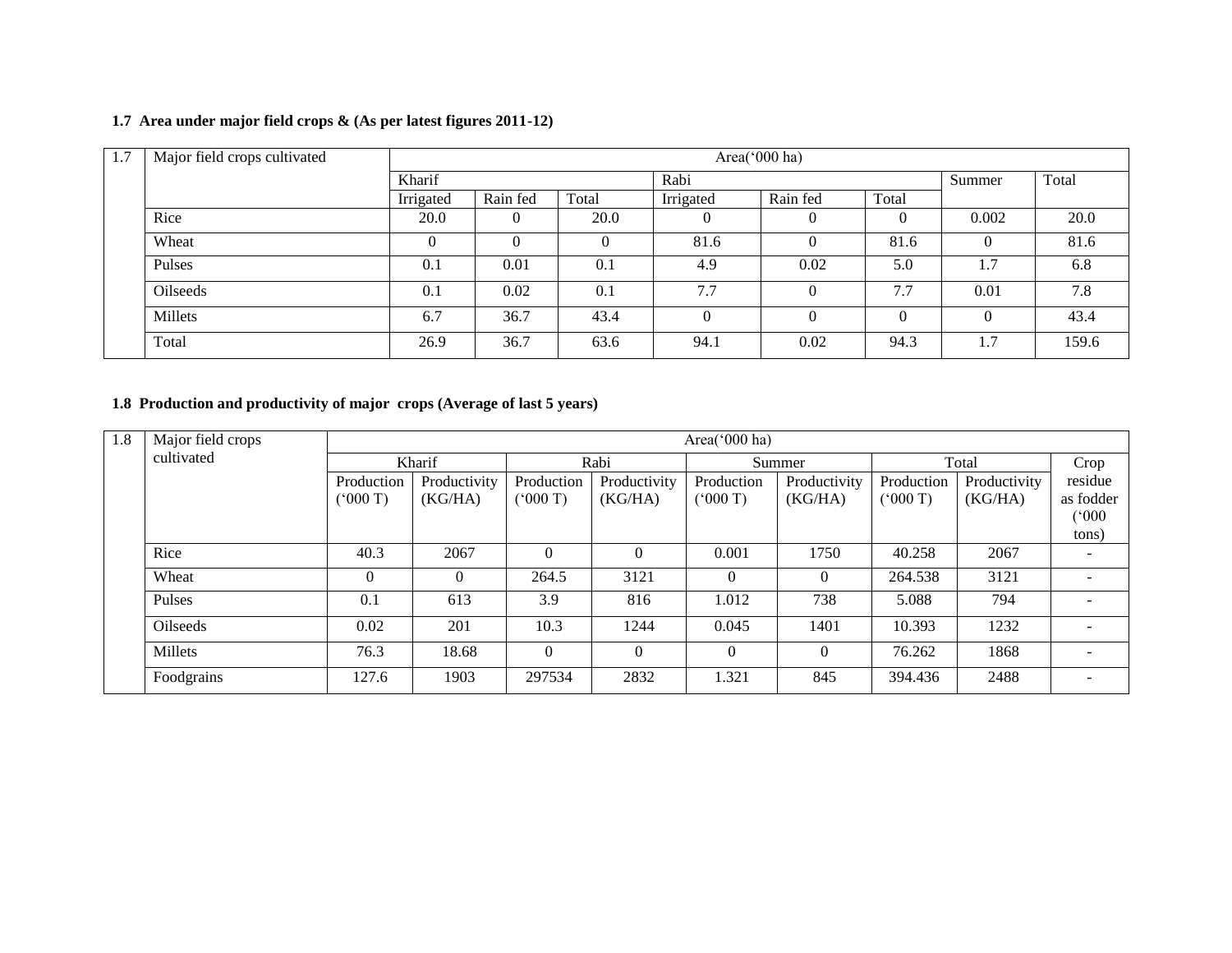| 1.8 | <b>Sowing window</b> | Rice                     | Bajra                    | <b>Til</b> | Pegion | Urd  | Jowar  | Moong                    | Wheat                    | <b>Barley</b> | Gram/Pea | <b>Mustard</b> |
|-----|----------------------|--------------------------|--------------------------|------------|--------|------|--------|--------------------------|--------------------------|---------------|----------|----------------|
|     | for 5 major          |                          |                          |            | Pea    |      |        |                          |                          |               |          |                |
|     | field crops          |                          |                          |            |        |      |        |                          |                          |               |          |                |
|     | Kharif – Rainfed     | $\overline{\phantom{a}}$ | June-                    | July       | May    | -    | $\sim$ | $\overline{\phantom{a}}$ |                          | -             |          |                |
|     |                      |                          | July                     |            |        |      |        |                          |                          |               |          |                |
|     | Kharif -             | July                     | $\overline{\phantom{0}}$ | -          |        | July | July   | July                     | $\overline{\phantom{0}}$ |               |          |                |
|     | Irrigated            |                          |                          |            |        |      |        |                          |                          |               |          |                |
|     | Rabi-Rainfed         |                          |                          |            |        |      |        |                          |                          | Nov-Dec       | Oct      | Sep            |
|     | Rabi - Irrigated     |                          |                          |            |        |      |        |                          | <b>Nov</b>               | Nov-Dec       | Oct      | Sep            |

| 1.9 | What is the major contingency the district is prone to?                          | Regular                  | Occasional | <b>None</b> |
|-----|----------------------------------------------------------------------------------|--------------------------|------------|-------------|
|     | Drought                                                                          |                          |            |             |
|     | Flood                                                                            |                          |            |             |
|     | Cyclone                                                                          |                          |            |             |
|     | Hail storm                                                                       |                          |            |             |
|     | Heat wave                                                                        |                          |            |             |
|     | Cold wave                                                                        |                          |            |             |
|     | Frost                                                                            |                          |            |             |
|     | Sea water intrusion                                                              | $\overline{\phantom{0}}$ |            |             |
|     | Sheath Blight, Stemborer, Pyrilla loose smut, Heliothis, Rust etc white<br>grub. | $\overline{\phantom{a}}$ |            |             |

| 1.14 | Include Digital maps of the district for | Location map of district with in State as Annexure | Enclosed : Yes |
|------|------------------------------------------|----------------------------------------------------|----------------|
|      |                                          | Mean annual rainfall as Annexure 2                 | Enclosed : No  |
|      |                                          | Soil map as Annexure 3                             | Enclosed : Yes |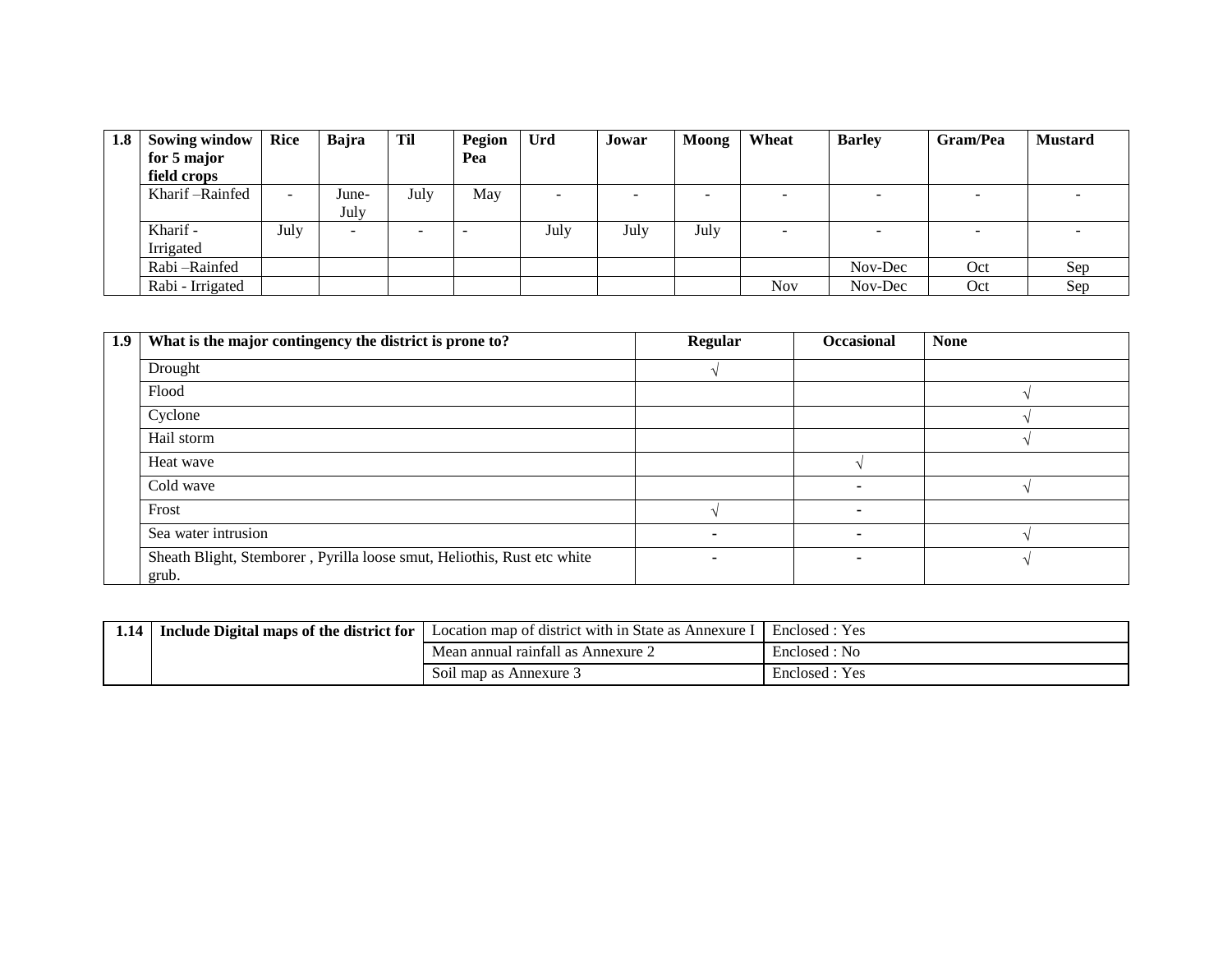Annexure I Location map of Hathras district

#### **UTTAR PRADESH** Haryana State Capital ........... Uttarakhand District .................... Saharappur Muzaffamagar<br>Meerut Bijnor Jyotiba Phule Nagar **Joradabad** Delhi Baghpat · Rampur Ghaziabad Pilibhit Gautam . Bulandshahr Nepal Bareilly, Haryana Kheri Budaun Buddha Shrawasti · Shahjahnpur Aligarh Nagar Sant Kabir Nagar Bahraich anshiram) Mathura Etah Balrampur Nagar Hardoi Siddhar Sitapur Mahamaya Firozabad Maharajgunj Parrukhabad Gonda, Nagar Anamaya<br>Nagar Manipuri Kushinagar Bara (NOW Kannauy Basti Gorakhpur<sup>2</sup> Kanpur Ba Etawah Faizabad Unnao, Auraiya Dehat Sultanpur Ambedkar Deoria<sub>n</sub> Bihar Rajasthan Kanpur Rae Azamgarh Jalaun Nagar Nagar Bareli **Battia** Pratapgarh Vhansi Hamirpur Fatehpur Jaunpur Ghazipur Banda Kaushambi-Varanasi Mahoba Allahabad Chandauli e, Mirzapur Lalitpyr Sant Ravidas, Chitrakoot ٠ Nagar (Bhadohi) **Sonbhadra** Madhya Pradesh Chhattisgarh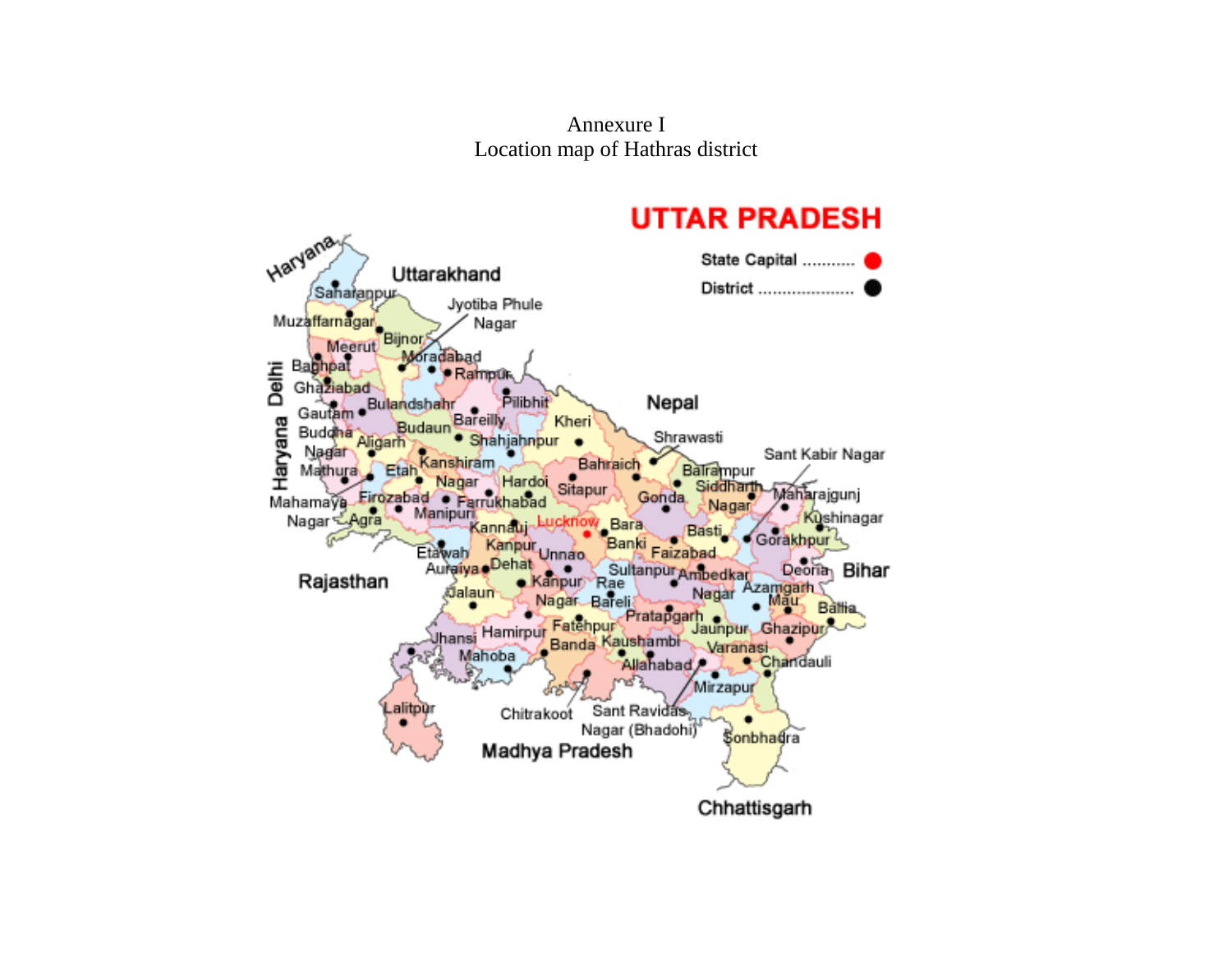Soil map of Hathras district

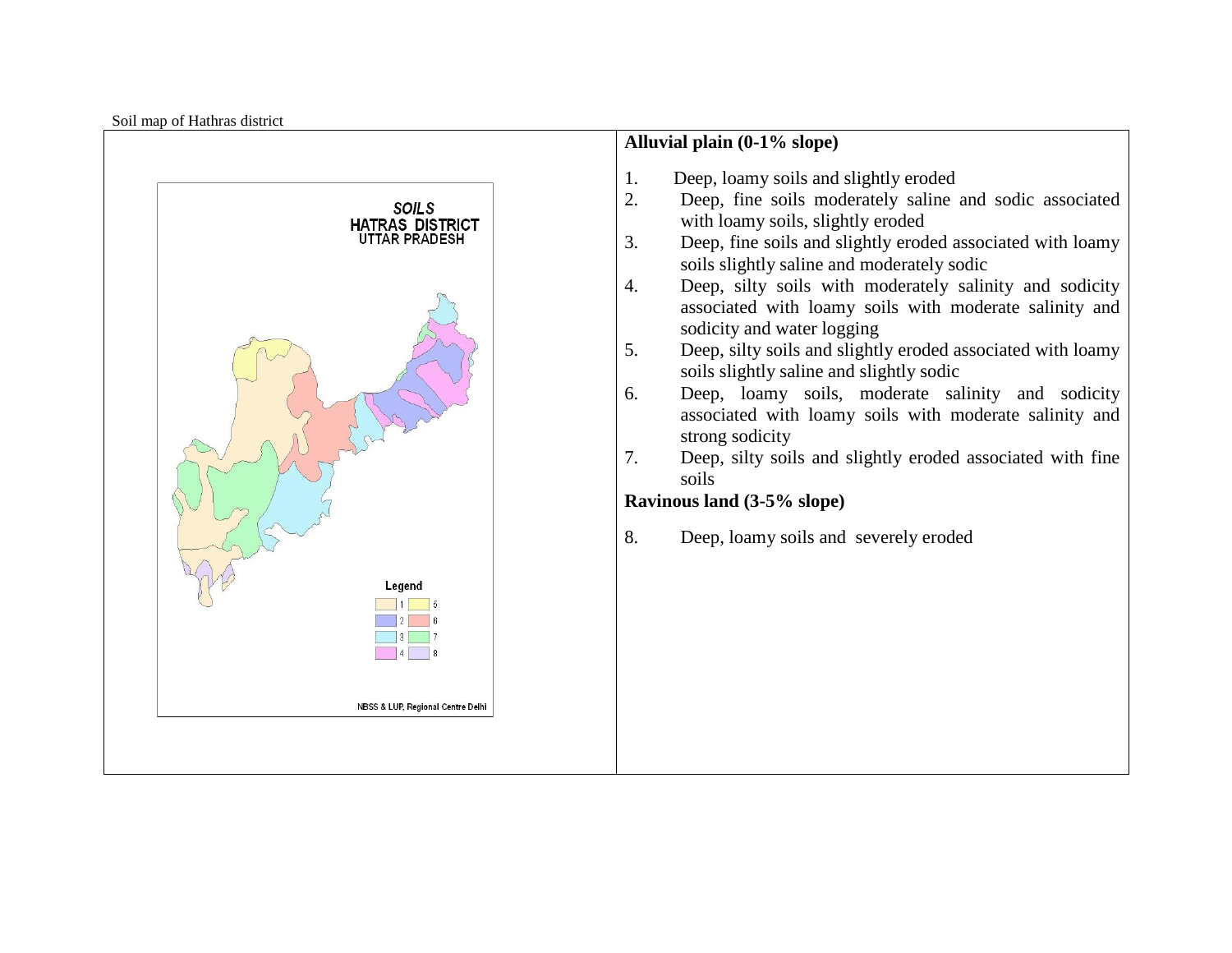#### **2.0 Strategies for weather related contingencies**

#### **2.1 Drought**

#### **2.1.1 Rainfed situation**

| Condition                               |                                                 |                                         |                                                                                                            | <b>Suggested contingency measures</b>                                                   |                                    |
|-----------------------------------------|-------------------------------------------------|-----------------------------------------|------------------------------------------------------------------------------------------------------------|-----------------------------------------------------------------------------------------|------------------------------------|
| Early season drought<br>(delayed onset) | <b>Major</b> farming<br>situation               | <b>Normal crop/ Cropping</b><br>systems | <b>Change in crops/ Cropping</b><br>systems                                                                | <b>Agronomic measures</b>                                                               | <b>Remark on</b><br>implementation |
| Delay by 2 weeks<br>$4th$ week of June  | Sandy loam soil<br>Sandy soil                   | Rice, Bajra, jowar                      | Bajra-ICTP-8203, JBV-2, Pusa-<br>23 and 86M86<br>Jowar-CSV-13, SCV-15                                      | Short duration varieties<br>Conservation of soil<br>moisture, Use multi<br>crop planter |                                    |
| Delay by 4 weeks<br>$4nd$ week of July  | loam soil                                       | Til, Urd, Moong                         | Til- Pragti, Shekhar, T-78,<br>Urd- Pant-40, Pant-35, IPM94-1<br>KU-91<br>Moong-PDM-139, K-851,<br>Vaibhav | Conservation of soil<br>moisture, Mixed<br>farming, Use multi crop<br>planter           |                                    |
| Delay by 6 weeks<br>$4th$ week of July  | Sandy loam soil<br>Sandy soil<br>Clam loam soil | Til, Urd, Moong                         | Til- Pragti, Shekhar, T-78,<br>Urd- Pant-40, Pant-35, IPM94-1<br>KU-91<br>Moong-PDM-139,K-851              | Mixed farming, Use<br>multi crop planter                                                |                                    |
| Delay by 8weeks<br>2nd week of August   |                                                 | Toria                                   | Toria-PT-303, PT-507, Bhawani,<br>$T-9$                                                                    | Use multi crop planter                                                                  |                                    |

| <b>Condition</b>                                                                |                                   |                                         |                                         | Suggested contingency measures                    |                                    |
|---------------------------------------------------------------------------------|-----------------------------------|-----------------------------------------|-----------------------------------------|---------------------------------------------------|------------------------------------|
| <b>Early season drought</b><br>(Normal onset)                                   | <b>Major</b> farming<br>situation | Normal crop/<br><b>Cropping systems</b> | Crop management                         | Soil nutrient & moisture<br>conservation measures | <b>Remark on</b><br>implementation |
| Normal onset followed by<br>15-20 days dry spell after                          | Irrigated upland                  | Rice, Black gram,<br>Green gram         | 1-Thining, weeding<br>and gap filing in | Inter cultivation.<br>Conservation of soil        |                                    |
| sowing leading to poor<br>germination/ op stand                                 | Irrigated lowland                 | Rice jowar, Bajra<br>Pigeon Pea         | existing crop.<br>2- Re sowing          | moisture, Thining weeding<br>Mulching.            |                                    |
|                                                                                 | Un Irrigated upland               | Til, Urd, Moong,<br>Piogeon pea         | 3- Selection/nursery<br>sowing of short |                                                   |                                    |
|                                                                                 | Un Irrigated lowland              | Til, Urd, Moong<br>Piogeon pea          | duration rice                           |                                                   |                                    |
| Mid season drought (Long dry spell consecutive 2 weeks rainless( .2.5mm period) |                                   |                                         |                                         |                                                   |                                    |
| At vegetative stage                                                             | Irrigated upland                  | Rice, Black gram,                       | 1-Thining, weeding                      | Inter cultivation,                                |                                    |
|                                                                                 |                                   | Green gram                              | and gap filing in                       | Conservation of soil                              |                                    |
|                                                                                 | Irrigated lowland                 | Rice jowar, Bajra                       | existing crop.                          | moisture, Thining weeding                         |                                    |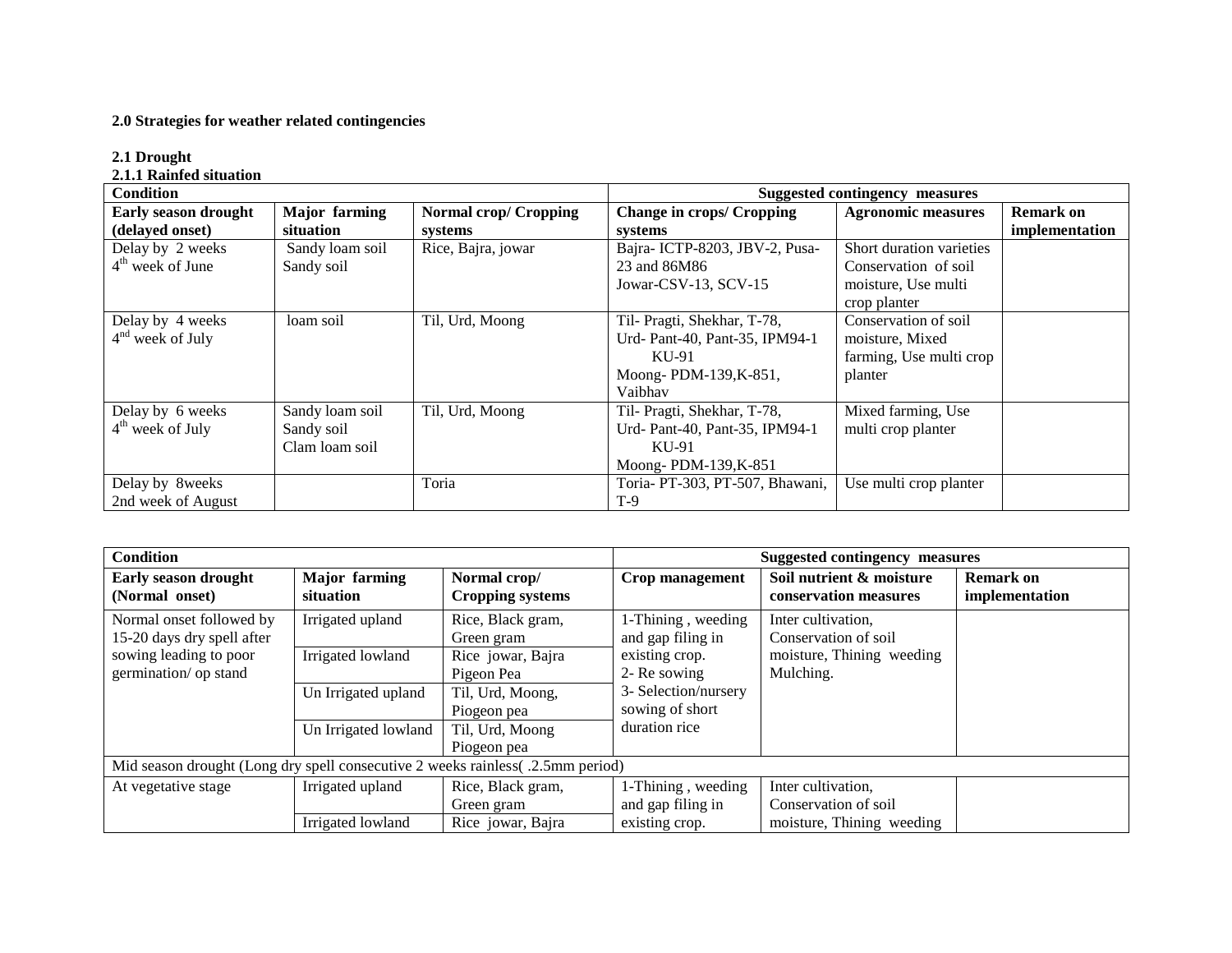| At flowering /<br>fruiting stage        | Un Irrigated upland<br>Un Irrigated lowland<br>Irrigated upland<br>Irrigated lowland | Pigeon Pea<br>Til, Urd, Moong,<br>Piogeon pea<br>Til, Urd, Moong<br>Piogeon pea<br>Rice, Black gram,<br>Green gram<br>Rice jowar, Bajra<br>Pigeon Pea | 2- Re sowing<br>3- Selection/nursery<br>sowing of short<br>duration rice<br>1-Thining, weeding<br>and in existing crop.<br>2-Life saving<br>irrigation. | Mulching.<br>Thining weeding Mulching.<br>Urea spray Conservation of<br>soil moisture |                                    |
|-----------------------------------------|--------------------------------------------------------------------------------------|-------------------------------------------------------------------------------------------------------------------------------------------------------|---------------------------------------------------------------------------------------------------------------------------------------------------------|---------------------------------------------------------------------------------------|------------------------------------|
|                                         | Un Irrigated upland<br>Un Irrigated lowland                                          | Til, Urd, Moong,<br>Piogeon pea<br>Til, Urd, Moong<br>Piogeon pea                                                                                     |                                                                                                                                                         |                                                                                       |                                    |
|                                         |                                                                                      | Normal crop/<br><b>Cropping systems</b>                                                                                                               | Crop management                                                                                                                                         | Rabi Crop planning                                                                    | <b>Remark on</b><br>implementation |
| Thermal drought<br>(Early withdrawal of | Irrigated upland                                                                     | Rice, Black gram,<br>Green gram                                                                                                                       | Life saving<br>irrigation, Picking/                                                                                                                     | Toria/Mustard, Pea,                                                                   |                                    |
| monsoon)                                | Irrigated lowland                                                                    | Rice jowar, Bajra<br>Pigeon Pea                                                                                                                       | harvesting of<br>pods/ear, Harvest at                                                                                                                   |                                                                                       |                                    |
|                                         | Un Irrigated upland                                                                  | Til, Urd, Moong,<br>Piogeon pea                                                                                                                       | physiological<br>maturity stage,                                                                                                                        |                                                                                       |                                    |
|                                         | Un Irrigated lowland                                                                 | Til, Urd, Moong<br>Piogeon pea                                                                                                                        |                                                                                                                                                         |                                                                                       |                                    |

#### **2.1.2 Drought –Irrigated situation**

| <b>Condition</b>            |                      | Suggested contingency measures |                                  |                            |                      |
|-----------------------------|----------------------|--------------------------------|----------------------------------|----------------------------|----------------------|
| <b>Early season drought</b> | <b>Major</b> farming | Normal crop/ Cropping          | <b>Change in crops/ Cropping</b> | <b>Agronomic measures</b>  | Remark on            |
| (delayed onset)             | situation            | systems                        | systems                          |                            | implementation       |
| Delayed release of          | Upland soils         | Rice-Wheat                     | <b>Short duration Rice</b>       | Light irrigation with tube | Adequate supply of   |
| water in canals due to      |                      |                                | Varieties-Wheat                  | well water, Follow         | electricity/diesel   |
| low rainfall                |                      | Jowar/Bajra - Pea              | No change                        | alternate wetting and      | should be ensured by |
|                             |                      | Black gram/green gram-         | No change                        | drying schedule of         | Govt. Agencies.      |
|                             |                      |                                |                                  | irrigation in rice,        | Use solar power      |
|                             |                      |                                |                                  | <b>Alternate Furrow</b>    | Irrigation.          |
|                             |                      |                                |                                  | irrigation,                |                      |
|                             | Lowland soils        | Rice-Wheat                     | <b>Short duration Rice</b>       | Light irrigation with tube |                      |
|                             |                      |                                | Varieties-Wheat                  | well water, Follow         |                      |
|                             |                      | Kharif pulses-Wheat            | No change                        | alternate wetting and      |                      |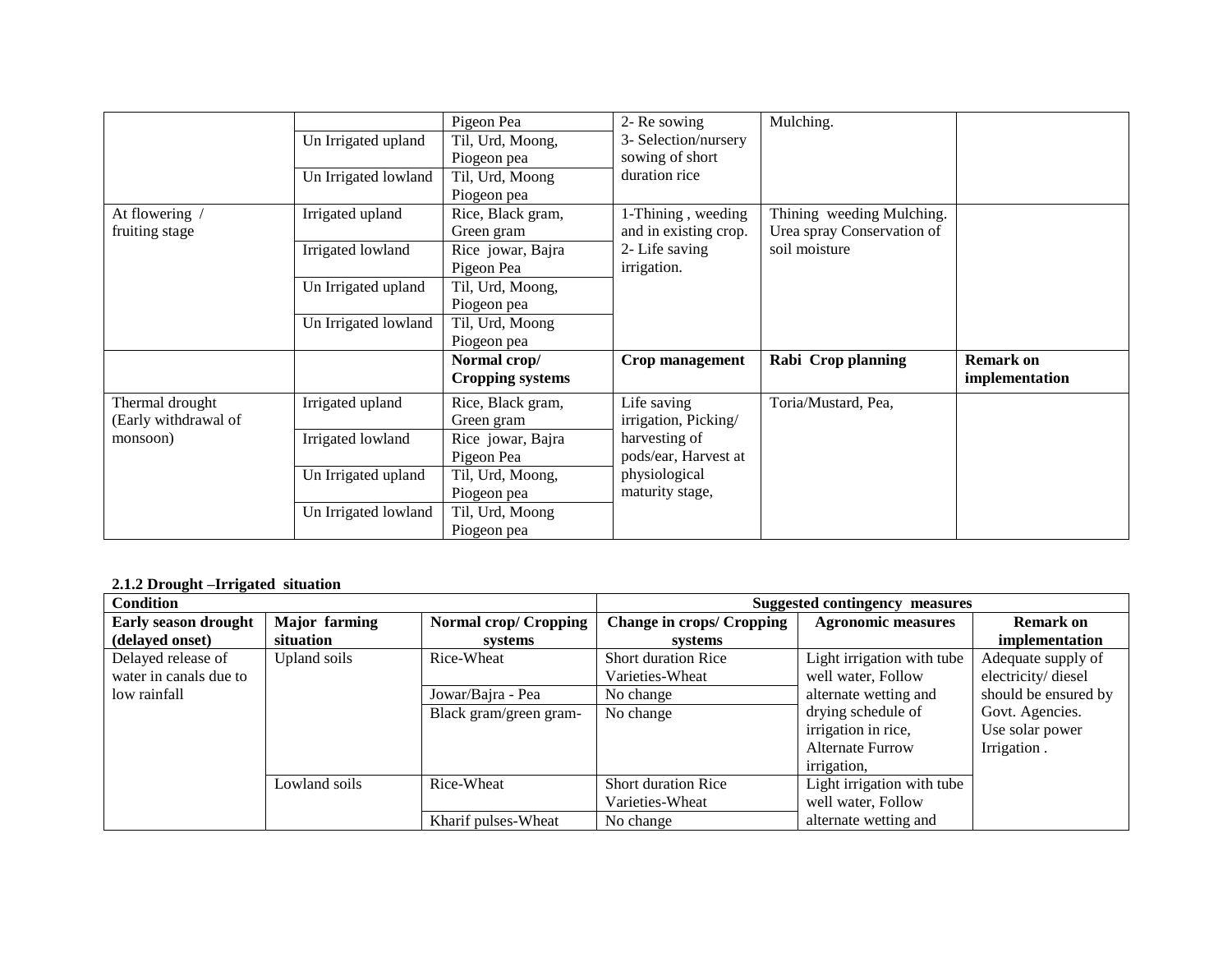|                                              |                       | Kharif pulses-Rabi<br><b>Pulses</b> | No change                                     | drying schedule of<br>irrigation in rice,<br><b>Alternate Furrow</b><br>irrigation, |                                          |
|----------------------------------------------|-----------------------|-------------------------------------|-----------------------------------------------|-------------------------------------------------------------------------------------|------------------------------------------|
| Limited release of<br>water in canals due to | Upland soils          | Rice-Wheat                          | <b>Short duration Rice</b><br>Varieties-Wheat | Light irrigation with tube<br>well water, Follow                                    | Adequate supply of<br>electricity/diesel |
| low rainfall                                 |                       | Kharif pulses-Wheat                 | No change                                     | alternate wetting and                                                               | should be ensured by                     |
|                                              |                       | Kharif pulses-Rabi                  | No change                                     | drying schedule of                                                                  | Govt. Agencies.                          |
|                                              |                       | Pulses                              |                                               | irrigation in rice,                                                                 | Use solar power                          |
|                                              |                       |                                     |                                               | <b>Alternate Furrow</b>                                                             | Irrigation.                              |
|                                              |                       |                                     |                                               | irrigation,                                                                         |                                          |
|                                              | Lowland soils         | Rice-Wheat                          | Short duration Rice                           | Light irrigation with tube                                                          |                                          |
|                                              |                       |                                     | Varieties-Wheat                               | well water, Follow                                                                  |                                          |
|                                              |                       | Kharif pulses-Wheat                 | No change                                     | alternate wetting and                                                               |                                          |
|                                              |                       | Kharif pulses-Rabi                  | No change                                     | drying schedule of                                                                  |                                          |
|                                              |                       | Pulses                              |                                               | irrigation in rice,                                                                 |                                          |
|                                              |                       |                                     |                                               | <b>Alternate Furrow</b>                                                             |                                          |
|                                              |                       |                                     |                                               | irrigation,                                                                         |                                          |
| Non release of water in                      | Upland tube well      | Rice                                | Replace rice with                             |                                                                                     |                                          |
| canals under delayed                         | irrigated canal Sandy |                                     | Jowar/Bajra                                   |                                                                                     |                                          |
| onset of monsoon in                          | Loam soils            | Jowar/Bajra                         | No change                                     | $\overline{\phantom{a}}$                                                            | $\sim$                                   |
| catchment                                    |                       | Urd/Moong/Pigeon Pea-               | No change                                     | $\blacksquare$                                                                      |                                          |
|                                              |                       | Wheat                               |                                               |                                                                                     |                                          |
|                                              | Lowland tube well     | Rice                                | Bajra/Blackgram/Greengram                     | ÷.                                                                                  | $\sim$                                   |
|                                              | irrigated canal clay  | Jowar/Bajra                         | No change                                     |                                                                                     |                                          |
|                                              | loam soils            | Urd/Moong/Pigeon Pea-<br>Wheat      | No change                                     |                                                                                     |                                          |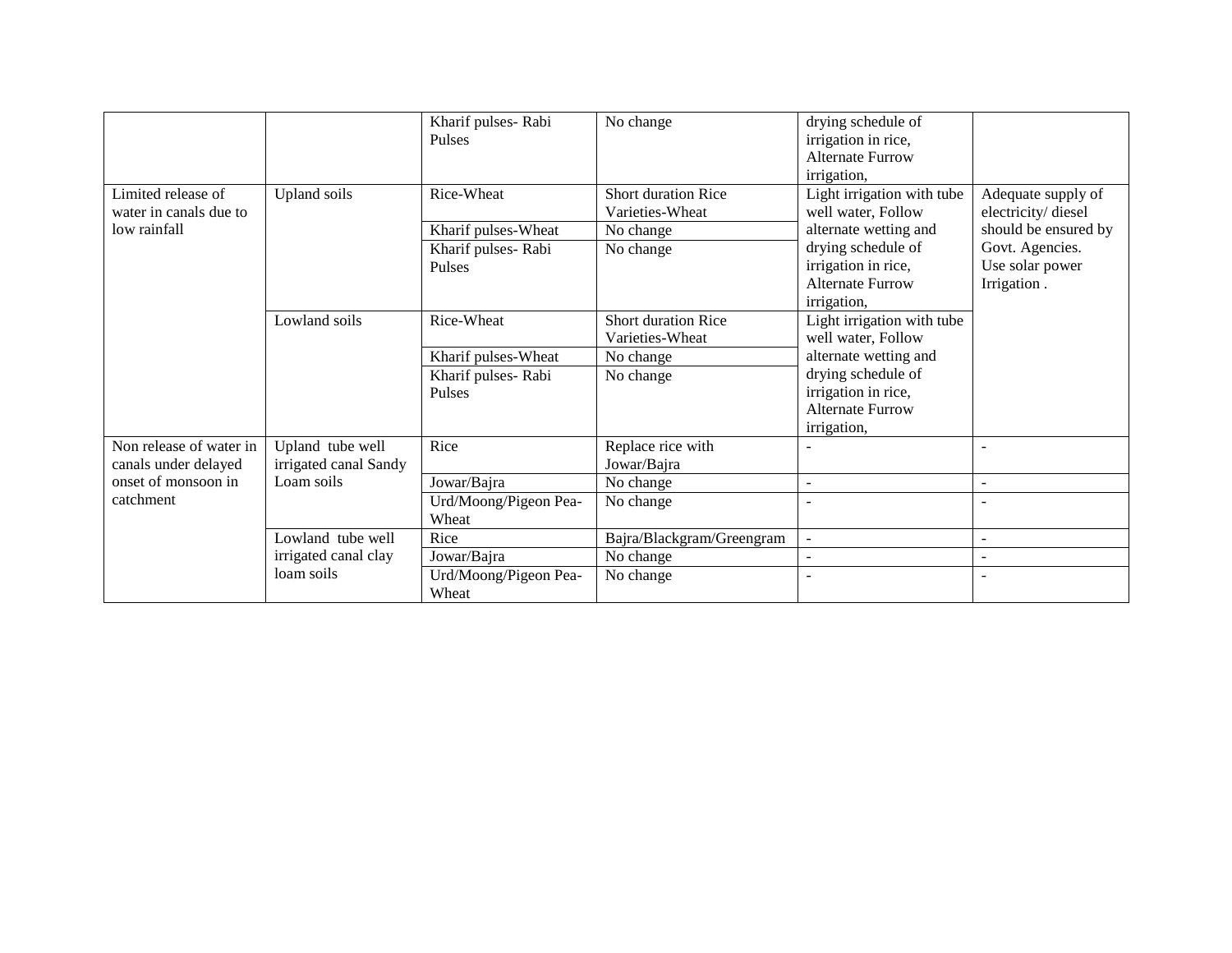**2.2 Unusual rains –(Untimely, unseasonal etc)**

| Post harvest"                                                                                                                                                                                                                                      |
|----------------------------------------------------------------------------------------------------------------------------------------------------------------------------------------------------------------------------------------------------|
| Shift to safer place&<br>dispose of produce as<br>early as possible                                                                                                                                                                                |
| Safe storage against<br>storage pest and disease                                                                                                                                                                                                   |
| <b>Suggested contingency measures</b>                                                                                                                                                                                                              |
| Post harvest"                                                                                                                                                                                                                                      |
| Shift to safer place&<br>dispose of produce as<br>early as possible                                                                                                                                                                                |
| Safe storage against<br>storage pest and disease                                                                                                                                                                                                   |
| Safe storage against<br>storage pest and disease                                                                                                                                                                                                   |
| Safe storage against<br>storage pest and disease                                                                                                                                                                                                   |
| <b>Suggested contingency measures</b>                                                                                                                                                                                                              |
| Post harvest"                                                                                                                                                                                                                                      |
| Shift to safer place $\&$                                                                                                                                                                                                                          |
| dispose of produce as<br>early as possible                                                                                                                                                                                                         |
| Drain out excess water, Harvesting at<br>Drain out excess water, Harvesting at<br>Drain out excess water, Harvesting at<br>Drain out excess water, Harvesting at<br>Drain out excess water, Harvesting at<br>Drain out excess water, Harvesting at |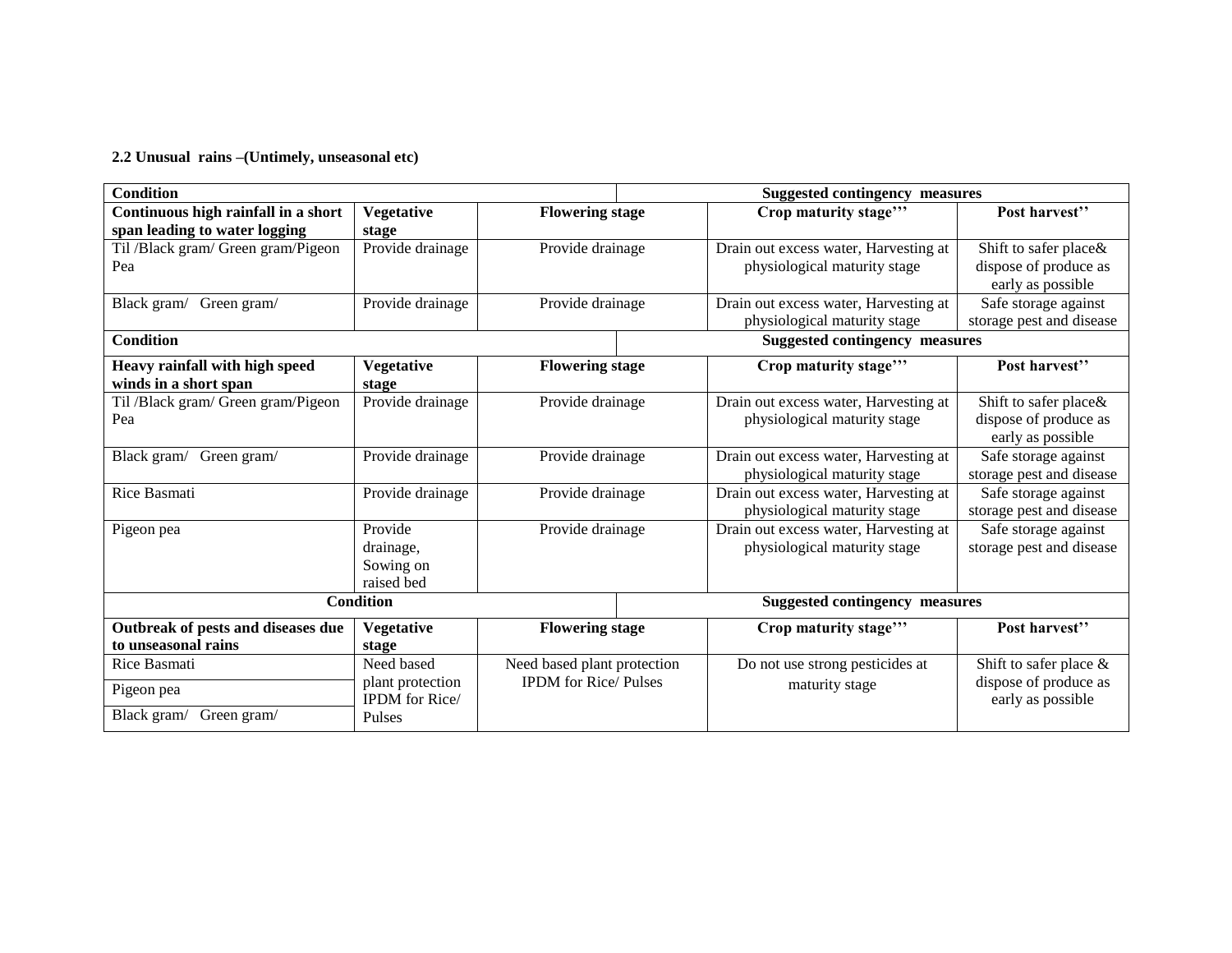#### **2.3 Floods**

| <b>Condition</b>           | Suggested contingency measures                                                                   |                         |                           |                                                                      |
|----------------------------|--------------------------------------------------------------------------------------------------|-------------------------|---------------------------|----------------------------------------------------------------------|
| Transient water logging/   | <b>Seedling/Nursery stage</b>                                                                    | <b>Vegetative stage</b> | <b>Reproductive stage</b> | At harvest                                                           |
| partial inundation         |                                                                                                  |                         |                           |                                                                      |
| Rice (Basmati)             | Re sowing of nursery<br>$\bullet$<br>Direct sowing of rice<br>Sowing of nursery on<br>raised bed | Provide drainage        | Provide drainage          | Shift to safer place & dispose of produce as early<br>as possible    |
| Black gram/<br>Green gram/ | <b>Direct sowing</b>                                                                             | Provide drainage        | Provide drainage          | Shift to safer place $\&$ dispose of produce as early<br>as possible |
| Pigeon pea                 | <b>Direct sowing</b>                                                                             | Provide drainage        | Provide drainage          | Shift to safer place & dispose of produce as early<br>as possible    |
| Sorghum                    | Direct sowing                                                                                    | Provide drainage        | Provide drainage          | Shift to safer place $&$ dispose of produce as early<br>as possible  |

### **2.4 Heat wave/ Cold wave/ frost/ Hailstorm/ Cyclone/ Fog**

| <b>Condition</b>           |                         |                         | <b>Suggested contingency measures</b> |                  |
|----------------------------|-------------------------|-------------------------|---------------------------------------|------------------|
| <b>Heat wave</b>           | <b>Seedling/Nursery</b> | <b>Vegetative stage</b> | <b>Reproductive stage</b>             | At harvest       |
|                            | stage                   |                         |                                       |                  |
| Rice (Basmati)             | Mulching                | Life saving             | Light irrigation survival             | Light irrigation |
|                            |                         | irrigation              |                                       |                  |
| Black gram/<br>Green gram/ |                         | Light irrigation        |                                       | Pod picking      |
| Sorghum                    |                         | Light irrigation        |                                       |                  |
| <b>Cold Wave</b>           |                         |                         | Not applicable                        |                  |
| Frost                      |                         |                         |                                       |                  |
| <b>Hailstorm</b>           |                         |                         |                                       |                  |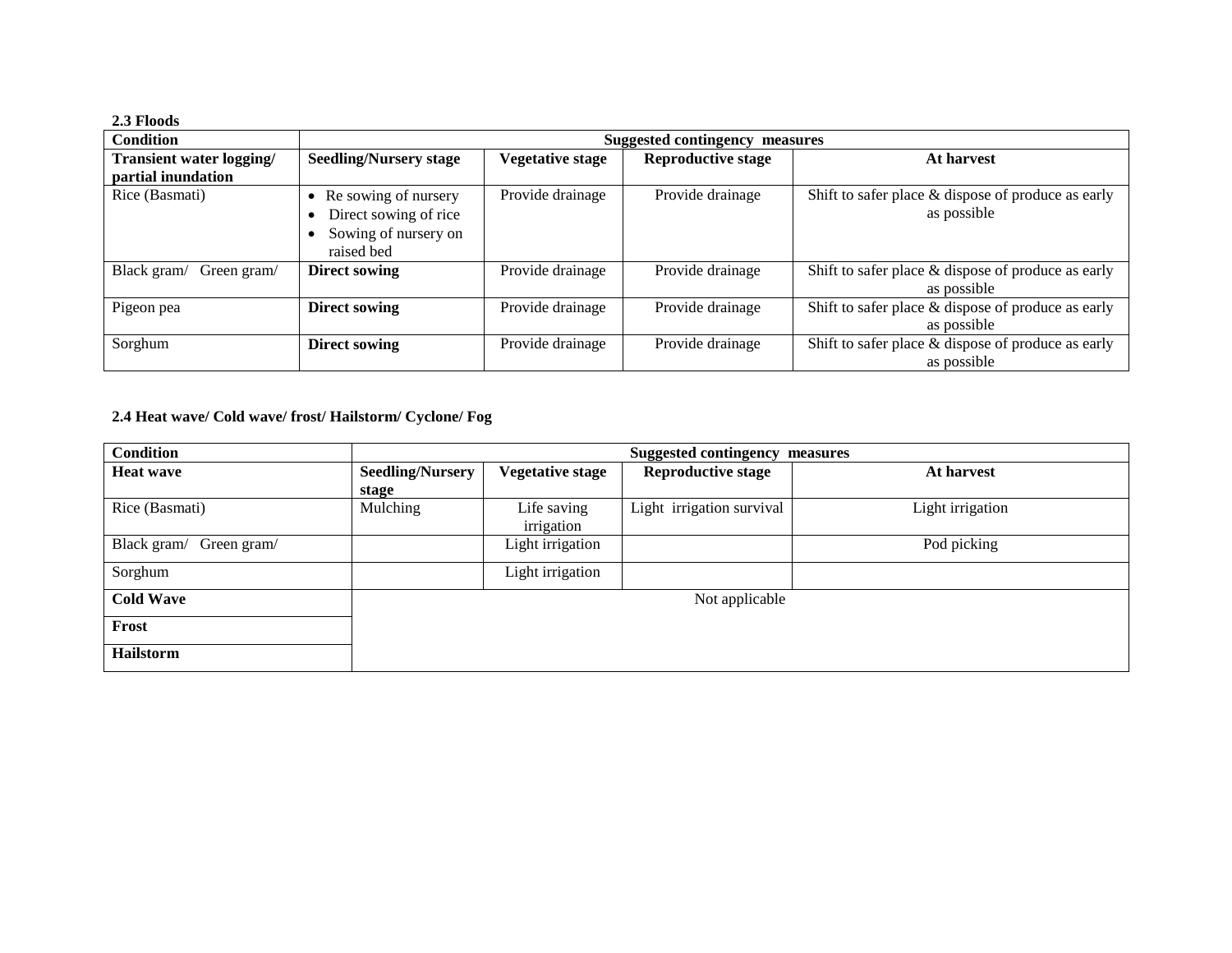## **2.5 Contingent strategies for Livestock, Poultry & Fisheries**

### **2.5.1 Livestock**

|                                    |                                                                                                                                                                                                                                                                                                                                                                                                                                                                                                                                                                                                                                                                                                                                                                                                                                         | <b>Suggested contingency measures</b>                                                                                                                                                                                                                                                                                                                                                                                                                                                                                                                                                                                                                                                                                                                                                                                                                                                                                                                                                                                                                                                                                                                                           |                                                                                                                                                                                                                                                                                                 |  |
|------------------------------------|-----------------------------------------------------------------------------------------------------------------------------------------------------------------------------------------------------------------------------------------------------------------------------------------------------------------------------------------------------------------------------------------------------------------------------------------------------------------------------------------------------------------------------------------------------------------------------------------------------------------------------------------------------------------------------------------------------------------------------------------------------------------------------------------------------------------------------------------|---------------------------------------------------------------------------------------------------------------------------------------------------------------------------------------------------------------------------------------------------------------------------------------------------------------------------------------------------------------------------------------------------------------------------------------------------------------------------------------------------------------------------------------------------------------------------------------------------------------------------------------------------------------------------------------------------------------------------------------------------------------------------------------------------------------------------------------------------------------------------------------------------------------------------------------------------------------------------------------------------------------------------------------------------------------------------------------------------------------------------------------------------------------------------------|-------------------------------------------------------------------------------------------------------------------------------------------------------------------------------------------------------------------------------------------------------------------------------------------------|--|
|                                    | <b>Before the event</b>                                                                                                                                                                                                                                                                                                                                                                                                                                                                                                                                                                                                                                                                                                                                                                                                                 | During the event                                                                                                                                                                                                                                                                                                                                                                                                                                                                                                                                                                                                                                                                                                                                                                                                                                                                                                                                                                                                                                                                                                                                                                | After the event                                                                                                                                                                                                                                                                                 |  |
| <b>Drought</b>                     |                                                                                                                                                                                                                                                                                                                                                                                                                                                                                                                                                                                                                                                                                                                                                                                                                                         |                                                                                                                                                                                                                                                                                                                                                                                                                                                                                                                                                                                                                                                                                                                                                                                                                                                                                                                                                                                                                                                                                                                                                                                 |                                                                                                                                                                                                                                                                                                 |  |
| Feed and<br>Fodder<br>availability | Top dressing of N in 2-3 split doses @ 20-<br>25 kg N/ha in common property resources<br>(CPRs) or private property resources<br>(PPRs) like waste and degraded lands with<br>the monsoon pattern for higher biomass<br>production<br>Promote cultivation of short duration<br>fodder crops of sorghum/bajra/maize<br>suitable to the district<br>Sowing of fodder crops like Stylo and<br>Cenchrus on bunds so as to provide fodder<br>and strengthening of bunds<br>Avoid burning of paddy straw and storing<br>as dry fodder for future use<br>Proper drying, bailing and densification of<br>harvested dry fodder for transport to the<br>needy villages<br>Complete feed preparation using red gram<br>stalks may be exploited<br>Preserving maize fodder as silage for<br>future use<br>Establishment of silvi-pastoral system in | Harvest and use biomass of dried up crops (Sorghum,<br>Bajra, Maize, Rice, chick pea etc) material as fodder.<br>Harvest the tree fodder (Neem, Subabul, Acasia, Pipal<br>etc) and unconventional feeds resources available and<br>use as fodder for livestock (LS).<br>Available feed and fodder should be cut from CPRs and<br>stall fed in order to reduce the energy requirements of the<br>animals<br>In case of mild drought, the available dry fodder may be<br>enriched with urea and molasses and the productive<br>livestock should be supplemented with vitamin &<br>minerals mixture.<br>The available silage may be used as green fodder<br>supplement for high yielders and pregnant animals<br>In case of severe drought, UMMB, hay, concentrates and<br>vitamin & mineral mixture should be transported to the<br>needy areas from the reserves at the district level initially<br>and latter stages from the near by districts. All the hay<br>should be enriched with 2% Urea molasses solution or<br>1% common salt solution and fed to LS<br>Herd should be split and supplementation should be<br>given only to the highly productive and breeding animals | Green and concentrates<br>supplementation should be provided<br>to all the animals.<br>Short duration fodder crops of should<br>be sown in unsown and crop failed<br>areas where no further routine crop<br>sowing is not possible<br>Promote cultivation of fodder crops<br>during Rabi season |  |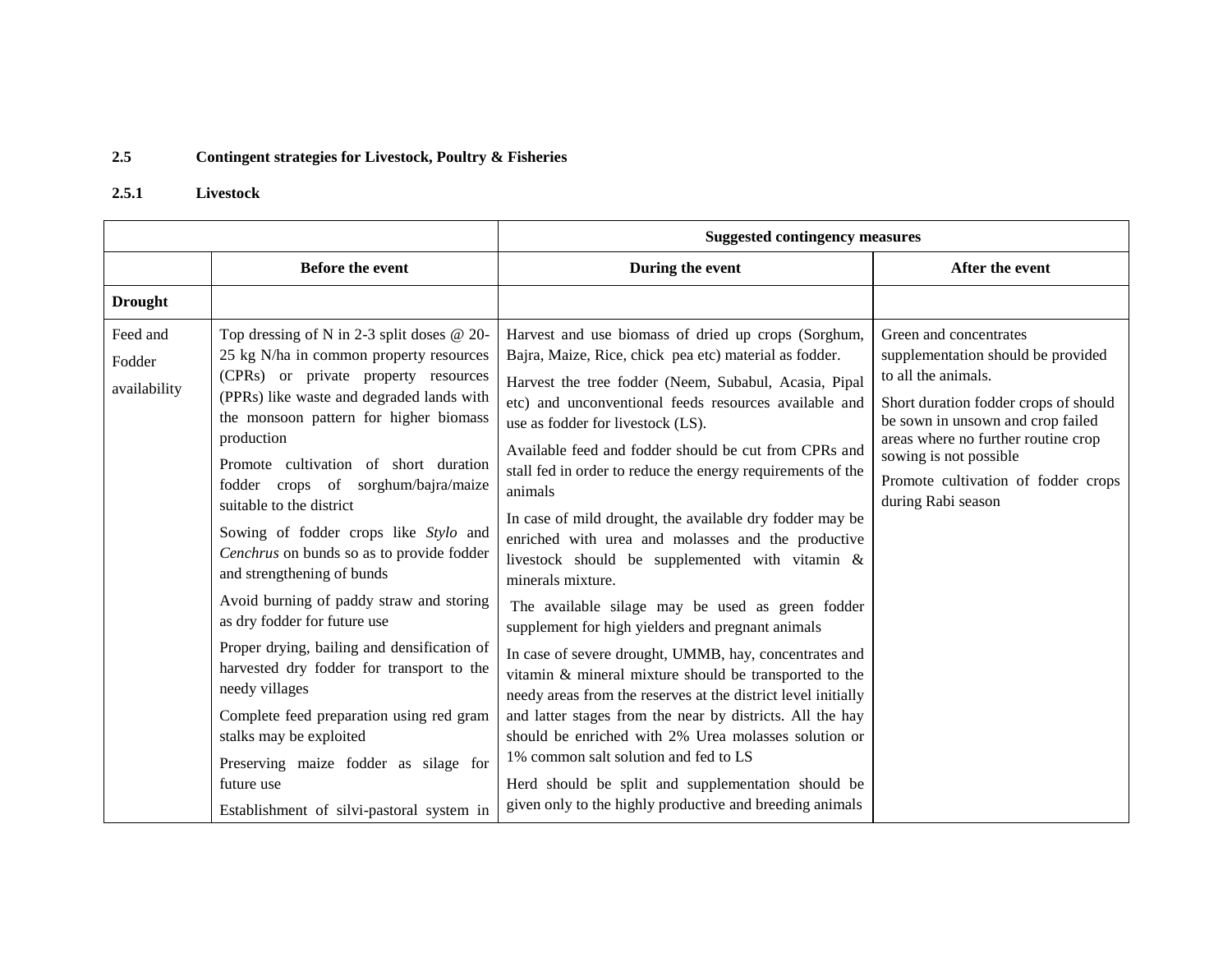| CPRs with Stylosanthus hamata and<br>Cenchrus ciliaris as grass with Leucaena<br>leucocephala as tree component                                                                                                                                                                                                                                                                                                                                                                        | Provision of emergency grazing/feeding (Cow-calf<br>camps or other special arrangements to protect high<br>productive & breeding stock)                                                                                                                                                                                                                                                                                                                                                                                                                                                              |                                                                                                                                          |
|----------------------------------------------------------------------------------------------------------------------------------------------------------------------------------------------------------------------------------------------------------------------------------------------------------------------------------------------------------------------------------------------------------------------------------------------------------------------------------------|------------------------------------------------------------------------------------------------------------------------------------------------------------------------------------------------------------------------------------------------------------------------------------------------------------------------------------------------------------------------------------------------------------------------------------------------------------------------------------------------------------------------------------------------------------------------------------------------------|------------------------------------------------------------------------------------------------------------------------------------------|
| Creation of permanent fodder, feed and                                                                                                                                                                                                                                                                                                                                                                                                                                                 | Available kitchen waste should be mixed with dry fodder<br>while feeding                                                                                                                                                                                                                                                                                                                                                                                                                                                                                                                             |                                                                                                                                          |
| fodder seed banks in all drought prone<br>villages                                                                                                                                                                                                                                                                                                                                                                                                                                     | Arrangements should be made for mobilization of small<br>ruminants across the districts where no drought exits<br>with subsidized road/rail transportation and temporary<br>shelter provision for the shepherds                                                                                                                                                                                                                                                                                                                                                                                      |                                                                                                                                          |
|                                                                                                                                                                                                                                                                                                                                                                                                                                                                                        | Unproductive livestock should to be culled during severe<br>drought                                                                                                                                                                                                                                                                                                                                                                                                                                                                                                                                  |                                                                                                                                          |
|                                                                                                                                                                                                                                                                                                                                                                                                                                                                                        | Create transportation and marketing facilities for the<br>culled and unproductive animals (10000-20000 animals)<br>in case of severe drought                                                                                                                                                                                                                                                                                                                                                                                                                                                         |                                                                                                                                          |
|                                                                                                                                                                                                                                                                                                                                                                                                                                                                                        | Subsidized loans (5-10 crores) should be provided to the<br>livestock keepers for purchase of supplements,<br>concentrate feed ingredients etc., in case of severe<br>drought                                                                                                                                                                                                                                                                                                                                                                                                                        |                                                                                                                                          |
| In villages which are chronically prone to<br>heat waves the following permanent<br>measures are suggested<br>Plantation of trees like Neem,<br>i)<br>Pipal, Subabul around the<br>shed<br>Spreading of husk/straw/coconut<br>$\overline{11}$ )<br>leaves on the roof of the shed<br>iii) Water sprinklers / foggers in the<br>animal shed<br>iv) Application of white reflector<br>paint on the roof to reduce<br>thermal radiation effect<br>Cold wave: Covering all the wire meshed | Allow the animals preferably early in the morning or late<br>in the evening for grazing during heat waves<br>Allow for grazing between 10AM to 3PM during cold<br>waves<br>Feed green fodder/silage / concentrates during day time<br>and roughages / hay during night time in case of heat<br>waves<br>Add 25-50 ml of edible oil in concentrates per kg and fed<br>to the animal during cold waves<br>Apply / sprinkle lime powder (5-10g per square feet) in<br>the animal shed during cold waves to neutralize<br>ammonia accumulation<br>Put on the foggers / sprinklers during heat weaves and | Green and concentrates<br>supplementation should be provided<br>to all the animals.<br>Allow the animals for grazing<br>(normal timings) |
|                                                                                                                                                                                                                                                                                                                                                                                                                                                                                        |                                                                                                                                                                                                                                                                                                                                                                                                                                                                                                                                                                                                      |                                                                                                                                          |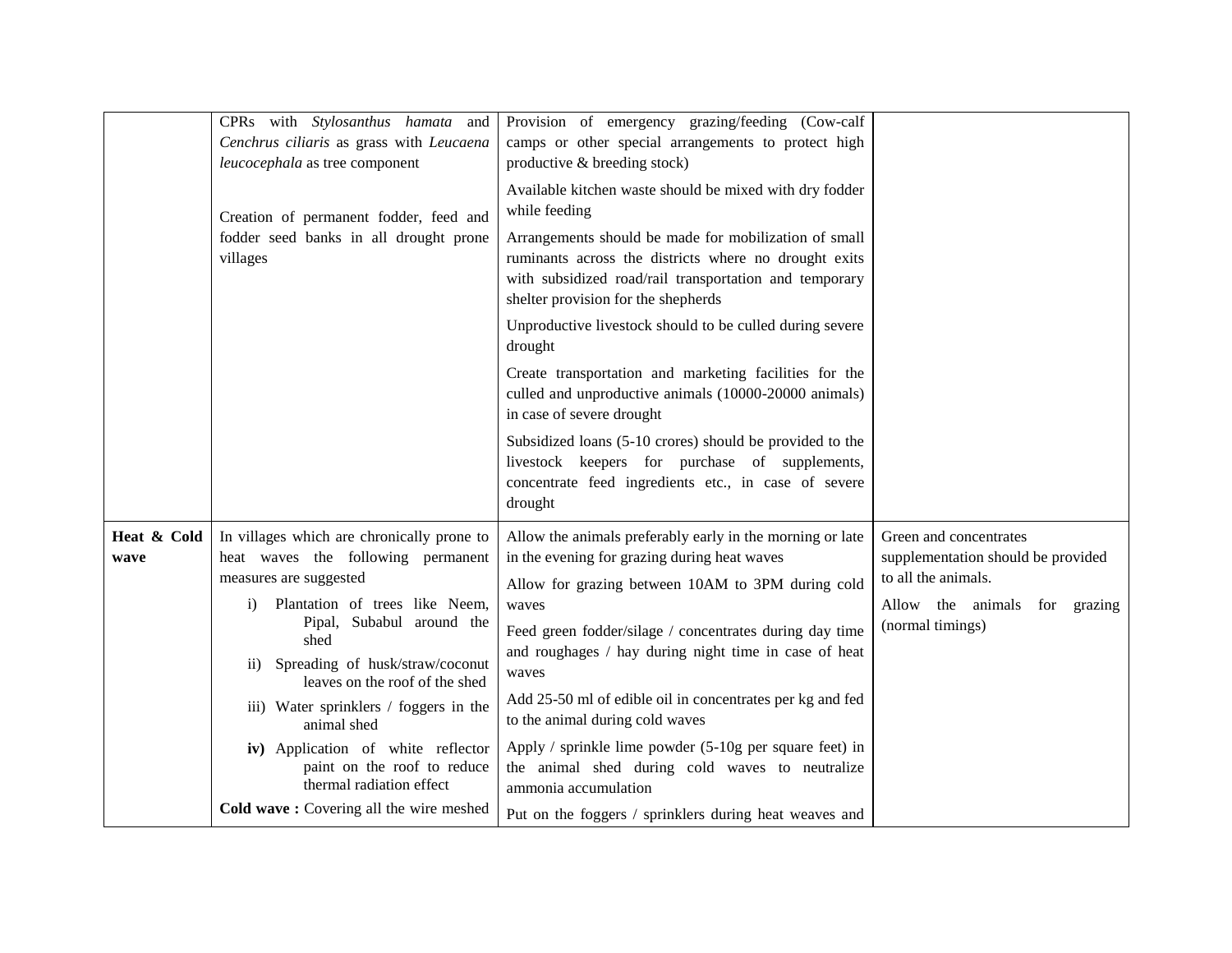|                                                   | open area with gunny bags/<br>walls /<br>polyethylene sheets with a mechanism for<br>lifting during the day time and closing<br>during night                                                                                                                                                                                                 | heaters during cold waves in case of high productive<br>animals<br>In severe cases, vitamin 'C' (5-10ml per litre) and<br>electrolytes (Electral powder @ 20g per litre) should be<br>added in water during severe heat waves.                                                                         |                                                                                                        |
|---------------------------------------------------|----------------------------------------------------------------------------------------------------------------------------------------------------------------------------------------------------------------------------------------------------------------------------------------------------------------------------------------------|--------------------------------------------------------------------------------------------------------------------------------------------------------------------------------------------------------------------------------------------------------------------------------------------------------|--------------------------------------------------------------------------------------------------------|
| <b>Health and</b><br><b>Disease</b><br>management | List out the endemic diseases (species<br>wise) in that district and store vaccines for<br>those diseases<br>Timely vaccination (as per enclosed<br>vaccination schedule) against all endemic<br>diseases<br>Surveillance and disease monitoring<br>network to be established at Joint Director<br>(Animal Husbandry) office in the district | Constitution of Rapid Action Veterinary Force<br>Procurement of emergency medicines and medical kits<br>Performing ring vaccination (8 km radius) in case of any<br>outbreak<br>Restricting movement of livestock in case of any<br>epidemic<br>Rescue of sick and injured animals and their treatment | Conducting<br>animal<br>health<br>mass<br>camps<br>Conducting fertility camps<br>Mass deworming camps  |
| <b>Insurance</b>                                  | Insurance policy for loss of production due<br>to drought may be developed<br>Encouraging insurance of livestock                                                                                                                                                                                                                             | Listing out the details of the dead animals and loss of<br>production in high yielders                                                                                                                                                                                                                 | Submission for insurance claim and<br>availing insurance benefit<br>Purchase of new productive animals |
| Drinking<br>water                                 | Identification of water resources<br>Rain water harvesting and create water<br>bodies/watering points (when water is<br>scarce use only as drinking water for<br>animals)                                                                                                                                                                    | Restrict wallowing of animals in water bodies/resources<br>Provision of wholesome clean drinking water at least 3<br>times in a day                                                                                                                                                                    | Bleach $(0.1\%)$ drinking water / water<br>sources<br>Provide clean drinking water                     |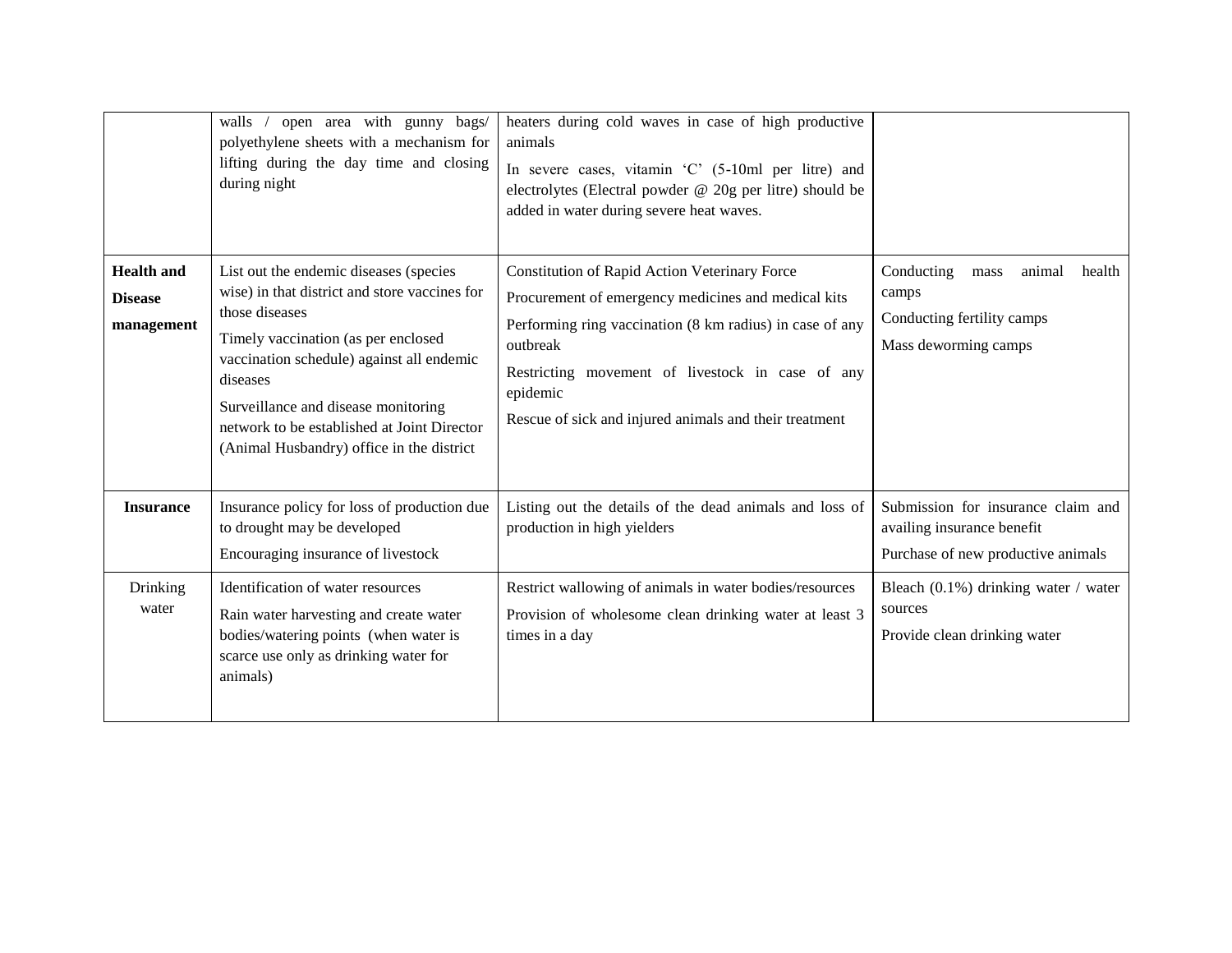### **2.5.2 Poultry**

|                                    | <b>Suggested contingency measures</b>                                                   |                                                                                                                                                                                                                                                   |                                                                                                                    |  |  |
|------------------------------------|-----------------------------------------------------------------------------------------|---------------------------------------------------------------------------------------------------------------------------------------------------------------------------------------------------------------------------------------------------|--------------------------------------------------------------------------------------------------------------------|--|--|
|                                    | Before the event <sup>a</sup>                                                           | During the event                                                                                                                                                                                                                                  | After the event                                                                                                    |  |  |
| <b>Drought</b>                     |                                                                                         |                                                                                                                                                                                                                                                   |                                                                                                                    |  |  |
| Shortage of feed<br>ingredients    | Storing of house hold grain like maize,<br>broken rice, bajra etc, in to use as feed in | Supplementation only for productive birds<br>with house hold grain                                                                                                                                                                                | Supplementation to all survived birds                                                                              |  |  |
|                                    | case of severe drought                                                                  | Supplementation of shell grit (calcium) for<br>laying birds                                                                                                                                                                                       |                                                                                                                    |  |  |
|                                    |                                                                                         | Culling of weak birds                                                                                                                                                                                                                             |                                                                                                                    |  |  |
| Drinking water                     | Rain water harvesting                                                                   | Sanitation of drinking water                                                                                                                                                                                                                      | Give sufficient water as per the bird's<br>requirement                                                             |  |  |
| Health and disease<br>management   | Culling of sick birds.<br>Deworming and vaccination against RD<br>and fowl pox          | Mixing of Vit. A, D, E, K and B-complex<br>including vit C in drinking water (5ml in<br>one litre water)                                                                                                                                          | Hygienic and sanitation of poultry house<br>Disposal of dead birds by burning / burying with<br>lime powder in pit |  |  |
| <b>Heat wave</b>                   |                                                                                         |                                                                                                                                                                                                                                                   |                                                                                                                    |  |  |
| Shelter/environmen<br>t management | Provision of proper shelter with good<br>ventilation                                    | foggers/water<br>In.<br>severe<br>cases.<br>sprinklers/wetting of hanged gunny bags<br>should be arranged<br>Don't allow for scavenging during mid day                                                                                            | Routine practices are followed                                                                                     |  |  |
| Health and disease<br>management   | Deworming and vaccination against RD<br>and fowl pox                                    | Supplementation of house hold grain<br>Provide cool and clean drinking water with<br>electrolytes and vit. C (5-10 ml per litre)<br>In hot summer, add anti-stress probiotics<br>in drinking water or feed (Reestobal etc.,<br>10-20ml per litre) | Routine practices are followed                                                                                     |  |  |
| Cold wave                          |                                                                                         |                                                                                                                                                                                                                                                   |                                                                                                                    |  |  |